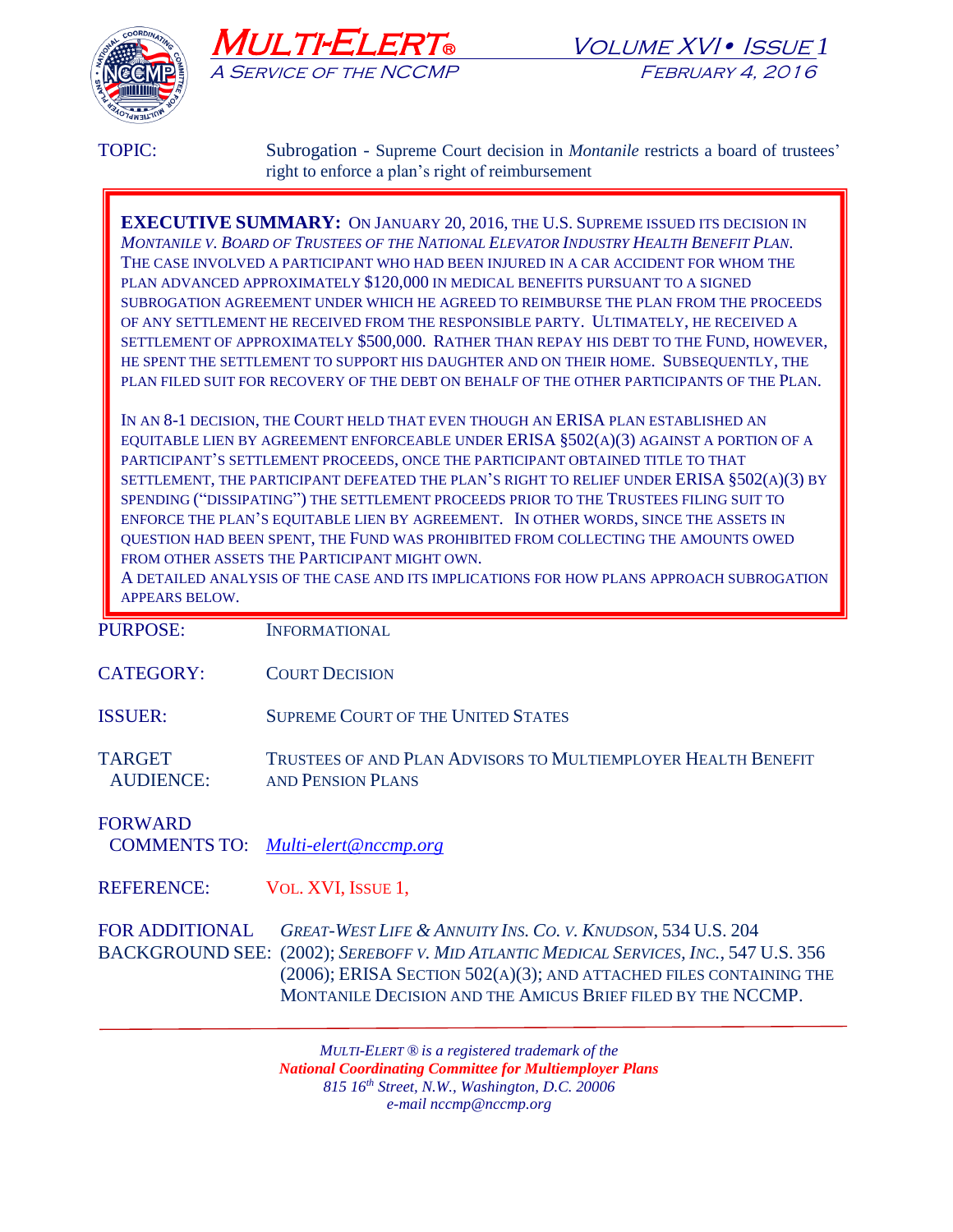# **U.S. Supreme Court's Decision in Montanile Creates New Obstacles for Trustees Seeking to Enforce a Plan's Right of Reimbursement Provision**

n an 8-1 decision handed down on January 20, 2016, the U.S. Supreme Court ruled that a participant of an ERISA plan can defeat enforcement of the plan's valid equitable lien by agreement—after the lien by agreement attaches  $(i.e.,$  after the participant obtains title In an 8-1 decision handed down on January 20, 2016, the U.S. Supreme Court ruled that a participant of an ERISA plan can defeat enforcement of the plan's valid equitable lien by agreement—after the lien by agreement attac on nontraceable items" before the trustees bring suit. This issue of *Multi-Elert* will examine the implications of this decision for plans with otherwise enforceable subrogation and reimbursement provisions and identify some of the issues that trustees and plan professionals will face as they determine the impact of *Montanile* on their plans.

### **Background**.

Robert Montanile was a participant in the National Elevator Industry Health Benefit Plan. The Plan document contained a reimbursement provision applicable when a participant or beneficiary received money from a third party for medical expenses. The reimbursement provision provided the Plan a right of first recovery up to the amount of benefits advanced by the Plan, without reduction for attorneys' fees, costs, or other damages.

In 2008, Montanile was in a car accident and was seriously injured. The Plan advanced approximately \$121,000 for his medical care, and Montanile signed a reimbursement agreement reaffirming his obligation to reimburse the Plan from any recovery he received from a third party. Montanile then sued the other driver for negligence and obtained a \$500,000 settlement. After paying his attorneys fees and expenses associated with the lawsuit, he was left with about \$240,000, or twice as much as he owed to the Plan. Montanile's attorney held most of that money in a trust account.

The Plan sought reimbursement from Montanile, but his attorney claimed the Plan was not entitled to any recovery. After discussions broke down between the Plan and Montanile, his attorney notified the Plan that he would distribute the remaining funds to Montanile unless the Plan objected within 14 days. The Plan did not respond within that time, so Montanile's attorneys disbursed the remainder of the funds to Montanile.

Six months later, the Plan sued Montanile under ERISA  $\S 502(a)(3)$ . The Plan sought reimbursement of \$121,000 in claims paid for Montanile's medical care. Among the arguments raised challenging the Plan's right to reimbursement, Montanile contended that the Plan could not recover the settlement funds because he had spent most, if not all, of the settlement funds on non-traceable items (services or consumable items such as food). In response, the Plan argued that its reimbursement provision imposed an equitable lien upon the settlement proceeds, that the lien attached the moment Montanile received the funds, and that dissipation of the settlement funds could not destroy the underlying reimbursement obligation.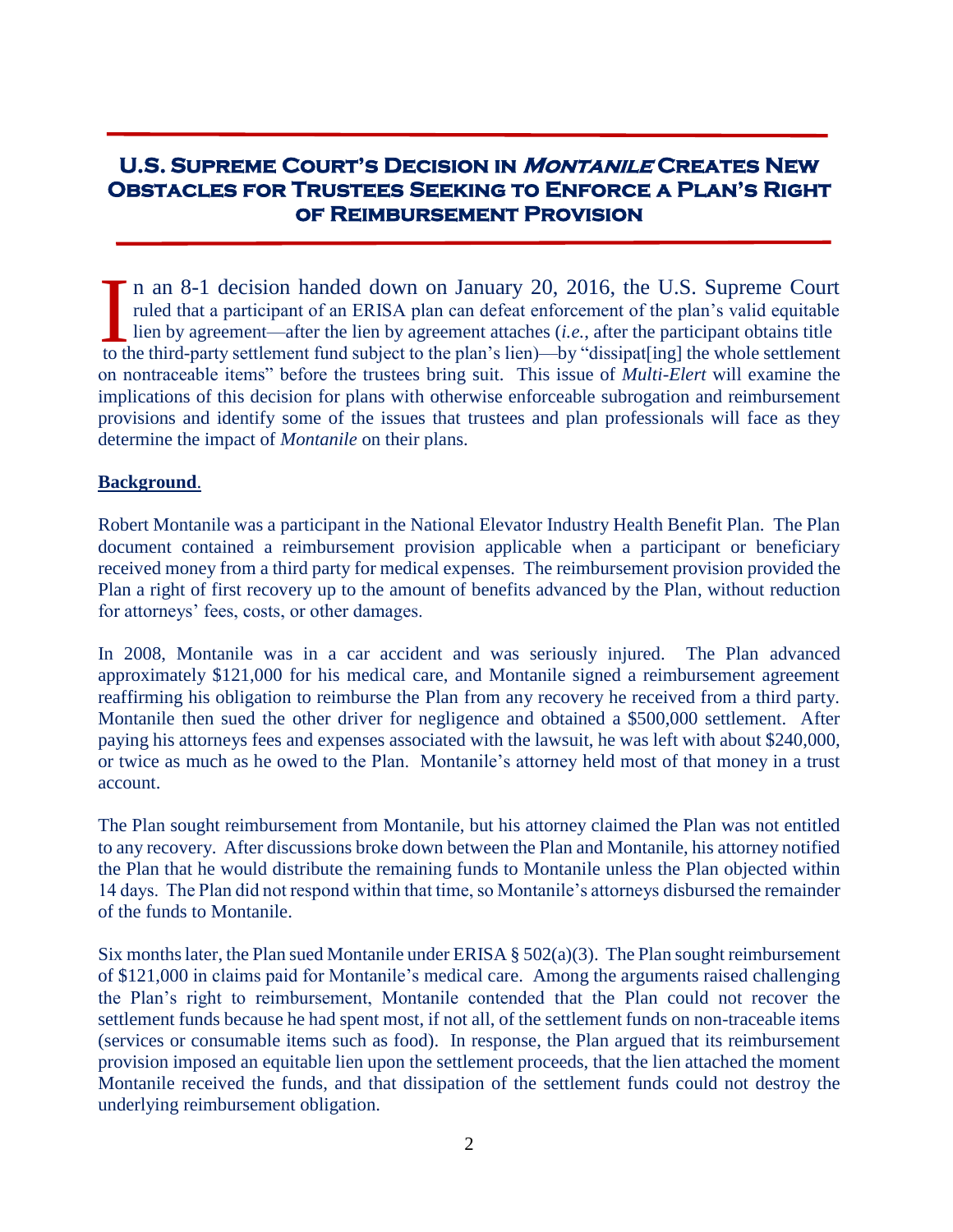The District Court and the Eleventh Circuit found in favor of the Plan and rejected Montanile's argument that his dissipation of the funds subject to the Plan's lien defeated the Plan's right of recovery under ERISA §502(a)(3). These holdings were consistent with the First, Second, Third, and Sixth Circuits but in conflict with decisions of the Eighth and Ninth Circuits. Montanile petitioned the U.S. Supreme Court for review of the Eleventh Circuit's decision. The Supreme Court granted review to resolve the conflict among the Courts of Appeals over whether an ERISA fiduciary can enforce an equitable lien against a defendant's general assets when the defendant had dissipated the specific funds on which the ERISA plan was asserting the lien prior to the plan filing suit.

Briefs were filed by the parties, and due to the significance of the issue for many multiemployer plans throughout the country, the NCCMP filed an *amicus* brief in support of the Plan's position for several compelling reasons. First, the terms of many multiemployer health and welfare plans contain right of reimbursement provisions, and the NCCMP was concerned that an adverse decision would significantly hinder trustees' ability to enforce these plan provisions and recover the funds that participants or beneficiaries have agreed to repay. Second, the NCCMP was concerned that if the right to reimbursement was not enforced, a single participant or beneficiary would essentially obtain a double recovery—once from the plan, and again from the third party who paid him—at the expense of all other plan participants and beneficiaries. Finally, the NCCMP was concerned that an adverse decision would also significantly interfere with the right of a multiemployer pension plan to seek reimbursement of overpayments to participants, beneficiaries or others not entitled to benefits.

The Court heard oral argument on November 9, 2015, and on January 20, 2016 it issued its opinion.

### **The Issue**

ERISA 502(a)(3) authorizes plan fiduciaries to bring civil suits "to obtain other appropriate equitable relief . . . to enforce . . . the terms of the plan." The Supreme Court has interpreted the term "appropriate equitable relief" as limited to "those categories of relief that were typically available in equity" in the days before 1938, when courts of law and equity were separate. The issue presented in Montanile is whether the relief sought by ERISA fiduciaries had been "*typically available in equity*" and is thus enforceable, or whether it is a "*legal remedy*" which is not. Specifically, the question presented is whether ERISA fiduciaries can enforce an equitable lien for reimbursement against a defendant's general assets when the specific funds to which the lien attached have been dissipated.

## **The Opinion**

The Court determined that *"when a participant dissipates the whole [third party recovery] on nontraceable items, the fiduciary cannot bring a suit to attach the participant's general assets under*   $\hat{\beta}$  502(a)(3) because the suit is not one for 'appropriate equitable relief.'" It noted that the test for "appropriate equitable relief" depends on *"(1) the basis for [the ERISA fiduciary's] claim, and (2) the nature of the underlying remedies sought."* The Court emphasized that both the basis for the claim and the nature of the remedy must be the type that were "typically available at equity" in order for a plan fiduciary to recover under § 502(a)(3). In Montanile, the Court held that the *"basis for the Board's claim is equitable*." Specifically, the Plan documents and agreement signed by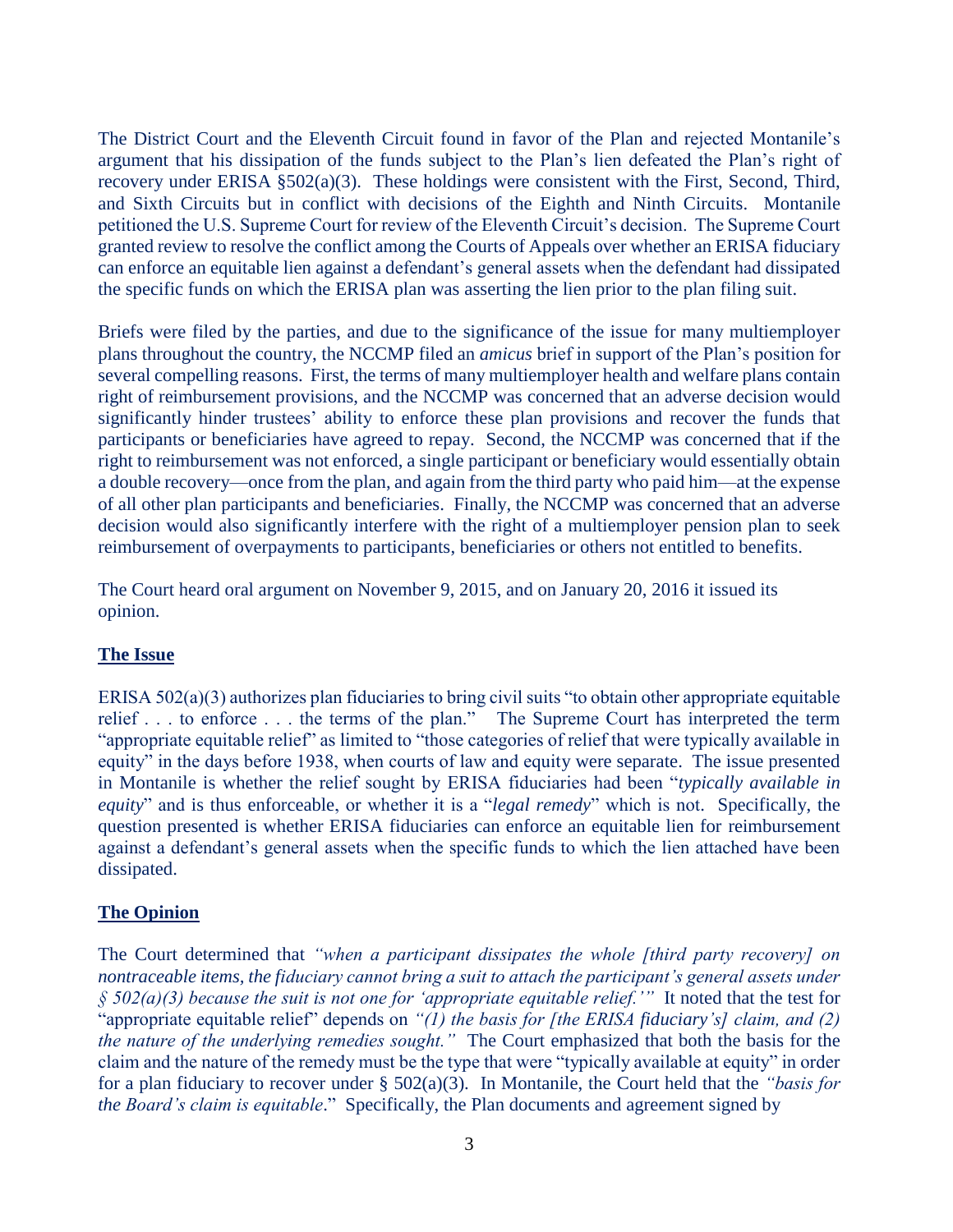Montanile created an equitable lien by agreement, in which Montanile agreed to reimburse the Plan from the proceeds of any third party recovery. The Board of Trustees sought to enforce the Plan's equitable lien by agreement, which is *"a type of equitable lien created by an agreement to convey a particular fund to another party."* The Court confirmed that suits to enforce equitable liens by agreement are "typically available at equity" and therefore proper under ERISA 502(a)(3).

The Court went on to hold that "*the nature of the Board's underlying remedy would have been equitable had it immediately sued to enforce the lien against the settlement fund then in Montanile's possession.*" However, the Court concluded that the remedy sought by the Plan was not equitable to the extent that Montanile had dissipated the settlement fund on nontraceable items before the Plan sued to recover the fund. The Court stated that under historical rules of equity, "*a plaintiff could ordinarily enforce an equitable lien only against specifically identified funds that remain in the defendant's possession or against traceable items that the defendant purchased with the funds* (*e.g. identifiable property like a car). A defendant's expenditure of the entire identifiable fund on nontraceable items (like food or travel) destroys an equitable lien. The plaintiff then may have a personal claim against the defendant's general assets—but recovering out of those assets is a legal remedy, not an equitable one.*" Because 502(a)(3) only permits plan fiduciaries to seek "appropriate" equitable relief," plans cannot recover from the defendant's general assets once he or she has dissipated the funds.

With respect to how this decision might be applied by the ERISA plan fiduciaries, the Court pointed out several ways that plans have *"power to control and prevent the misdeeds"* of beneficiaries who seek *"to evade their reimbursement obligations."* According to the Court, plans can "*investigate and track expensive [medical] claims*." They can, and do, "*obligate participants and beneficiaries to notify the plan of legal process against third parties and to give the plan a right of subrogation*." Finally, plans can "*file*[] suit immediately" if they have any sense that a participant or beneficiary may fail to honor his or her reimbursement obligation.

Finally, the Court noted that it was unclear whether Montanile had dissipated *all* of the settlement fund, or just most of it. If Montanile had not dissipated all of the fund, presumably the Plan would be entitled to the undissipated portion. The Court remanded the case to the District Court for further fact finding.

Judge Ginsburg filed a dissent disagreeing with the Court's analysis. She would have held that the relief sought was equitable, not legal, and would have allowed the plan to collect from Montanile's general assets the amount it had advanced to him in medical expenses.

### **Implications**

Obviously, the implications of this decision will vary for each plan, depending on a number of factors including whether and how plans seek reimbursement or subrogation for medical claims, and where the plan is located. There may also be implications for pension plans or disability plans that seek to recoup overpayment of benefits. How this decision applies to your plan(s) is a question that should be directed to your own fund counsel. There are, however, a number of questions and suggestions that may guide counsel and plan fiduciaries in determining how to respond to Montanile. These questions and suggestions include: